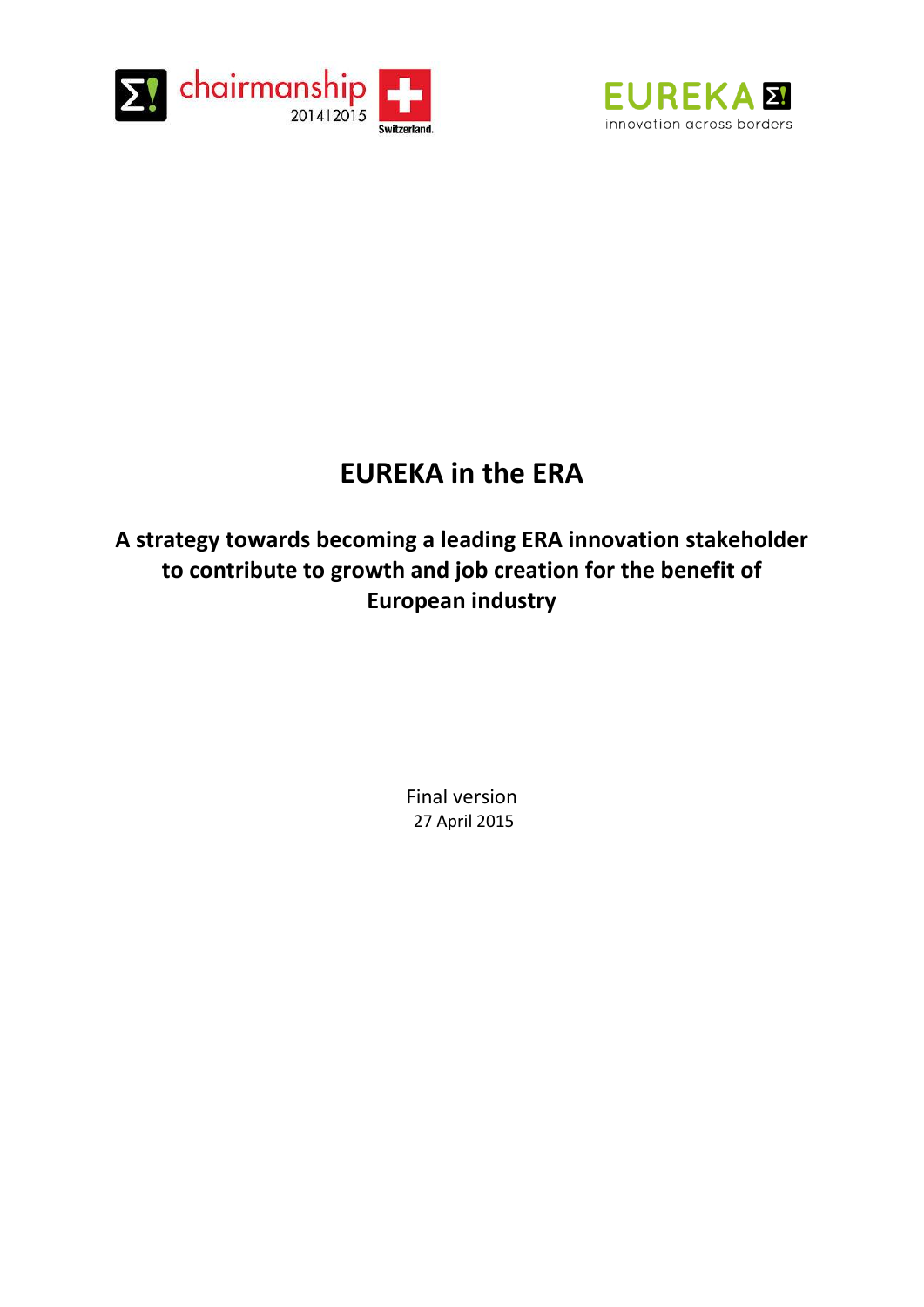## **INTRODUCTION**

The objective of the European Research Area (ERA)<sup>1</sup> is to strengthen the scientific and technological basis of the European Union by achieving an "area in which researchers, scientific knowledge and technology circulate freely" (article 179 TFEU). The latest ERA Progress Report identifies the integration of innovation within the ERA as one of the key challenges, as the growth and job creation that innovation stimulates remain key objectives for the European Union.

EUREKA can respond to this challenge, as stated in its EUREKA 2020 Strategic Roadmap where EUREKA aims to '**contribute to the completion of the European Research Area for its innovation part***,* reaching smart synergies between EUREKA instruments and other relevant instruments.' As a well-established enabling structure for transnational cooperation with its different instruments (e.g. Eurostars, Clusters, Individual projects) and its bottom-up approach, EUREKA has sound experience and is making a strong impact on European industry by supporting innovative business-oriented projects. EUREKA therefore is a natural contributor with respect to the innovation-related aspects of the ERA.

In order to further strengthen this role, EUREKA has identified four main strategic objectives:

- **I. Towards increasing the innovation side of cross-border cooperation**
- **II. Towards facilitating international cooperation**
- **III. Towards support for effective national innovation systems**
- **IV. Towards contributing to ERA policies on innovation**

In order to reach these objectives, 12 key actions have been identified as follows:

- 1. Establish smart synergies with European R&D instruments and networks
- 2. Identify the potential for new joint programmes
- 3. Increase transnational cooperation within the ERA (EUREKA 2.0 toolbox)
- 4. Support the continuation of former FP7 dedicated instruments on internationalisation
- 5. Increase international cooperation ('Global Stars' concept)
- 6. Build strong cooperation with SFIC and EEN
- 7. Propose an ERA standard for international peer review and programme evaluation for the innovation side
- 8. Strengthen partnership between academia, RTOs and industry
- 9. Share experience in promoting open innovation
- 10. Enhance the policy role of EUREKA at European level
- 11. Enhance the policy role of EUREKA at national level
- 12. Enhance EUREKA's visibility in the ERA

With these strategic objectives and the related key actions implemented, EUREKA could become a leading ERA innovation stakeholder, further contributing to growth and job creation for the benefit of European industry. EUREKA would also indirectly support the implementation of the ERA Roadmap<sup>2</sup>.

**.** 

<sup>1</sup> The ERA has been endorsed by the March 2000 European Council and is anchored in the 2007 Treaty of Lisbon.

<sup>2</sup> The February 2014 Competitiveness Council Conclusions on the 2013 ERA Progress Report called for the 'Member States in close cooperation with the Commission, considering the ERAC Opinion and working through ERAC to develop by mid-2015 an ERA Roadmap at European level which should serve the purpose of facilitating and reinforcing the efforts undertaken by the Member States.'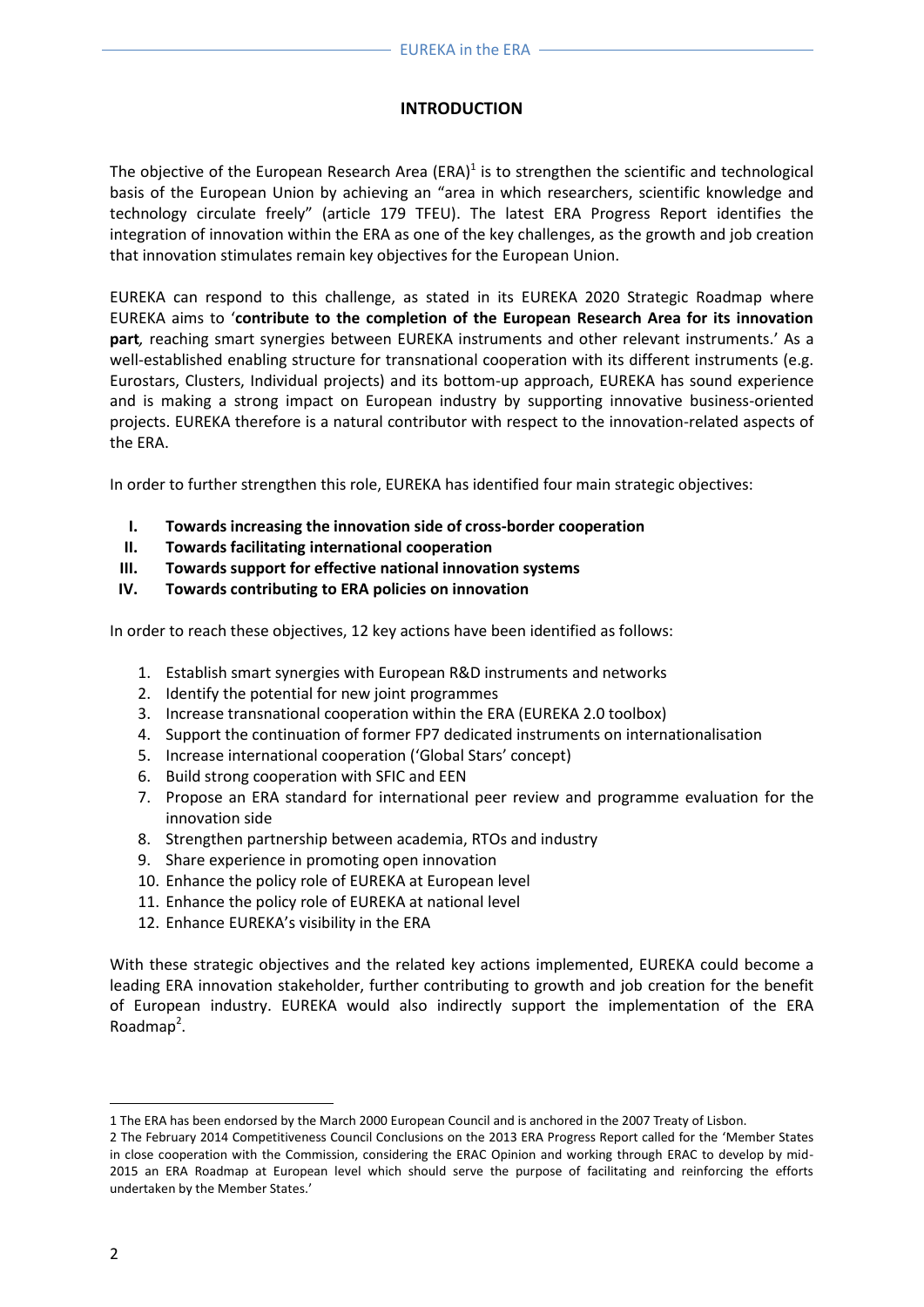## **I. Strategic objective 1: Towards increasing the innovation side of cross-border cooperation**

Cross-border cooperation is essential to avoid duplication and fragmentation of efforts among Member States and to optimise the European research and innovation system. The majority of public funds are still at national level (around 90%), and are mostly allocated to national R&D activities, so the need to encourage the pooling of resources between Member States is crucial. EUREKA believes that there are opportunities to open up national R&D funding programmes to European cooperation. In order to boost the innovation side of cross border cooperation, three key actions have been identified.

#### **Key action 1: Establish smart synergies with European R&D instruments and networks**

Many ERA-related instruments have emerged since 2000 (e.g. ERA-nets, Articles 185, JTIs, JPIs), making the identification of synergies even more important. EUREKA, with its Clusters, Individual Projects and Eurostars programme, can find complementarities with instruments and partnerships like the SME instrument and the JTIs, but also with networks such as EEN, EBAN and others, which can create win-win situations. To achieve this, some concrete proposals are laid down below:

- Build a bridge between Eurostars and phase 3 of the Horizon 2020 SME instrument
- Establish efficient interaction with the European Commission to better coordinate existing SME instruments
- Develop an EEN service package for EUREKA/Eurostars projects to facilitate access to finance
- Establish a strong partnership with EBAN to ease access to finance (EUREKA High Tech Investment Programme – E!HTIP)
- Establish contact with the ERA-LEARN 2020 project and make use of the platform to foster cooperation with European R&D instruments
- Develop interaction between Clusters and EEN sector groups, EIPs, JTIs and JPIs.

## **Key action 2: Identify the potential for new joint programmes**

At European level, there is a need to differentiate between instruments, ensuring they function in a complementary and non-duplicative manner. However, not all sectors are covered and gaps offer potential for new joint programmes. EUREKA should investigate such opportunities and identify the potential to develop new joint programmes, based on the winning formula of the Eurostars programme. Any new initiative should fill an identified gap, taking into account both the need for efficiency and user needs. To achieve this, some concrete proposals are laid down below:

- Identify the potential for a programme targeting smaller countries or countries willing to further develop their innovation systems
- Assess the potential of EUREKA acting as a 'follow-up' platform for industry-oriented ERAnets (based on the Eurostars model).

## **Key action 3: Increase transnational cooperation within the ERA (EUREKA 2.0 toolbox)**

In recent years, transnational bilateral and/or multilateral cooperation between European countries has become more and more popular. However, no real agreed standard to run transnational cooperation in a similar way has emerged (no common application form, no common evaluation principles, and no common IT platform). Such agreed standard would significantly contribute to boosting cross-border cooperation within the ERA. To achieve this, some concrete proposals are laid down below:

- To gradually develop common principles towards a standard for transnational cooperation
- To offer this standard to NFBs (including an IT tool) to facilitate cooperation.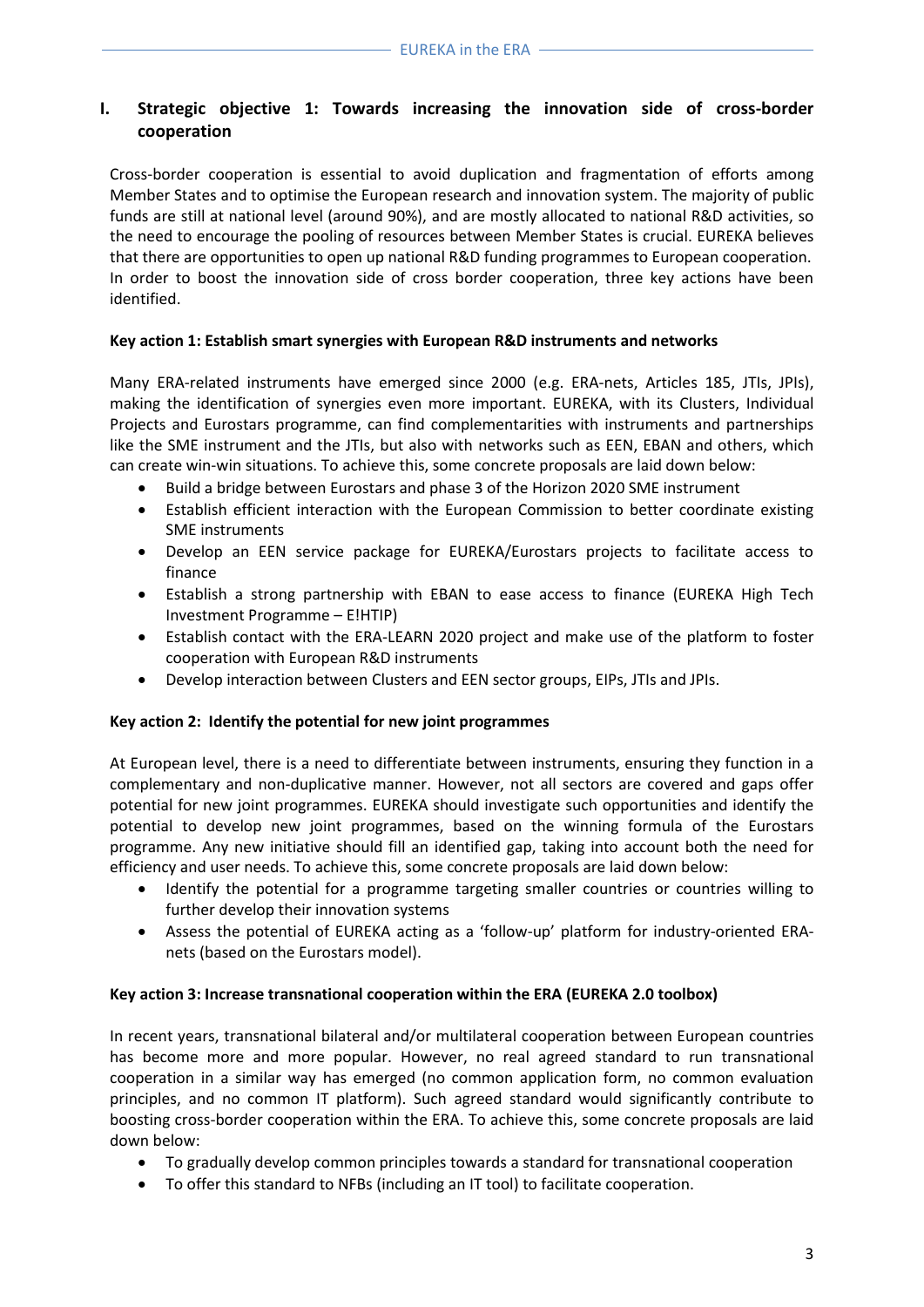## **II. Strategic objective 2: Towards facilitating international cooperation**

As knowledge and markets have no borders, international collaboration with third countries is essential, for researchers as much as for industry. EUREKA opens up opportunities for cooperation beyond the boundaries of the EU. With more than 40 members and three associated countries, EUREKA offers a unique R&D&I platform that connects European companies with the rest of the world. EUREKA offers the opportunity to strengthen the international dimension of the ERA and to help European industry to increase its competitiveness in the global market. To facilitate international cooperation, three key actions have been identified.

## **Key action 4: Support the continuation of former FP7 dedicated instruments on internationalisation**

With the international dimension becoming a cross-cutting issue within Horizon 2020, there is no longer dedicated funding for initiatives targeting internationalisation, but there are still some running FP7 international INCO-NETS and ERA-NETs. EUREKA could envisage closer cooperation with these networks, supporting the continuation of their activities in the field of innovation. To achieve this, some concrete proposals are laid down below:

- Offer EUREKA as a follow-up platform for international INCO-NETs (e.g. Western Balkan, Danube Region)
- Offer EUREKA as a follow-up platform for international ERA-NETs (e.g. ERA Russia).

#### **Key action 5: Increase international cooperation ('Global Stars' concept)**

EUREKA could also increase international bilateral and/or multilateral cooperation with the EUREKA multi-track approach<sup>3</sup> on internationalisation and specifically with the 'Global Stars' concept. Bilateral cooperation between EUREKA member countries and third countries has significantly developed in recent years. In a recent EUREKA NFB survey, a significant number of bilateral agreements with third countries were identified. To enhance efficiency, some of these bilateral agreements could be replaced by a single multilateral agreement (Global Stars). To achieve this, some concrete proposals are laid down below:

- Establish a thematic area mapping of existing international bilateral agreements
- Gradually develop common principles/framework conditions from the EUREKA perspective towards a standard for international bilateral/multilateral agreements
- Test pilots among several EUREKA members and a third country.

## **Key action 6: Build strong cooperation with SFIC and EEN**

EUREKA aims to share the experience gained with the association of South Korea, Canada and South Africa to support the development of policies at EU and Member State level. To achieve this, some concrete proposals are laid down below:

- Contribute to the development of the planned 'SFIC toolbox'
- Provide input and participate in the SFIC working groups on third countries
- Cooperate with the EEN, which has an active network in third countries.

 $\overline{a}$ 

 $3$  The EUREKA multi-track approach is based on 3 steps: 1) Boost project-to-project participation with third countries through the already existing EUREKA Instruments; 2) Develop new instruments fully dedicated to internationalization (Global Stars concept) to generate more projects with third countries; 3) Consider new associated members.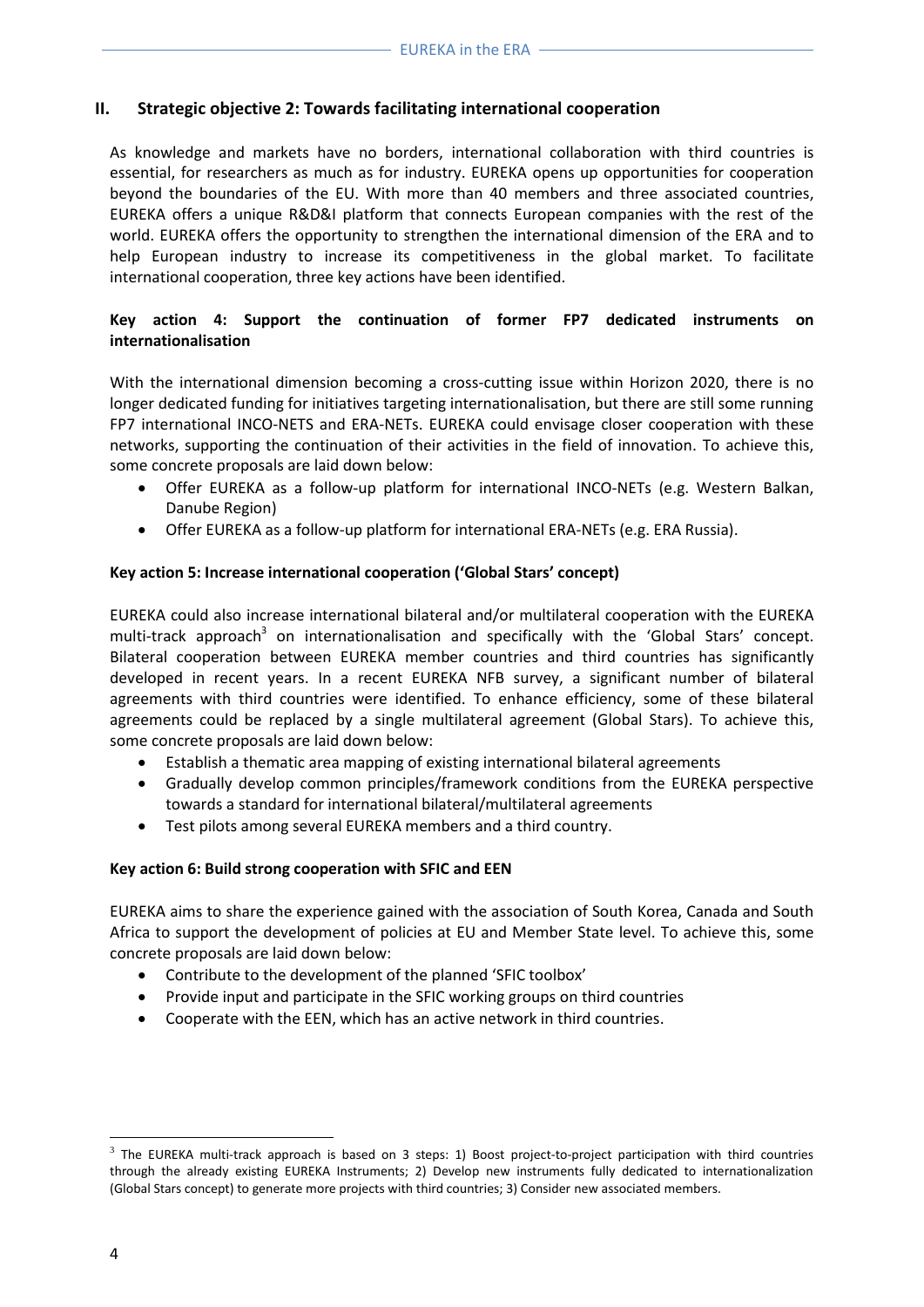## **III. Strategic objective 3: Towards support for effective national innovation systems**

Most of the public R&D&I funds in Europe are still allocated at national level. It is therefore crucial to have effective national research and innovation systems in place based on open and competitive calls and using international peer review. EUREKA with its well-established platform, its experienced and trusted network and its track record setting European programme standards, can improve efficiency of national innovation systems. In order to support effective national systems, three key actions have been identified.

#### **Key action 7: Propose an ERA standard for international peer review and programme evaluation for the innovation side**

There are still significant differences between Member States in the way research and innovation funding is allocated with no agreed or common standards on the core principles of international peer review. To overcome these differences, some concrete proposals are laid down below:

- Share EUREKA's experience on international peer review based on the example of Eurostars and EUREKA individual projects (Project Assessment Methodology - PAM) as well as on programme evaluation
- Gradually develop common principles for peer review, quality assurance and joint evaluation for the innovation side
- Organize a NFB workshop on EUREKA's peer review system (Eurostars, Clusters and Individual Projects) and programme evaluation.

#### **Key action 8: Strengthen partnership between academia, RTOs and industry**

Cooperation with academia and RTOs is crucial for industry in terms of developing new products, processes or services, which in turn stimulate growth and job creation. EUREKA is fostering such partnerships and believes it can boost knowledge transfer by notably:

- Improving existing EUREKA instruments to foster partnership between academia and industry
- Develop joint activities with EARTO and COST to foster links between academia and industry
- Enhance participation of RTOs in the existing EUREKA instruments (together with EARTO).

## **Key action 9: Share experience in promoting open innovation**

The central idea behind open innovation is that in a world of widely distributed knowledge, companies cannot afford to rely entirely on their own research, but should instead look outside their own company for new ideas, innovation and processes. In addition, internal innovations not being used in a firm's business should be taken outside the company (e.g. through licensing, joint ventures or spin-offs). EUREKA promotes open innovation by putting the company at the centre of the innovation process (e.g. with Eurostars, the SME is always the project leader and at least 50% of R&D is performed by SMEs within the project consortium). EUREKA therefore will promote open innovation by:

- Identifying EUREKA best practices in project generation to foster open innovation instruments (e.g. such as Eurostars and Clusters)
- Sharing EUREKA best practices on open innovation.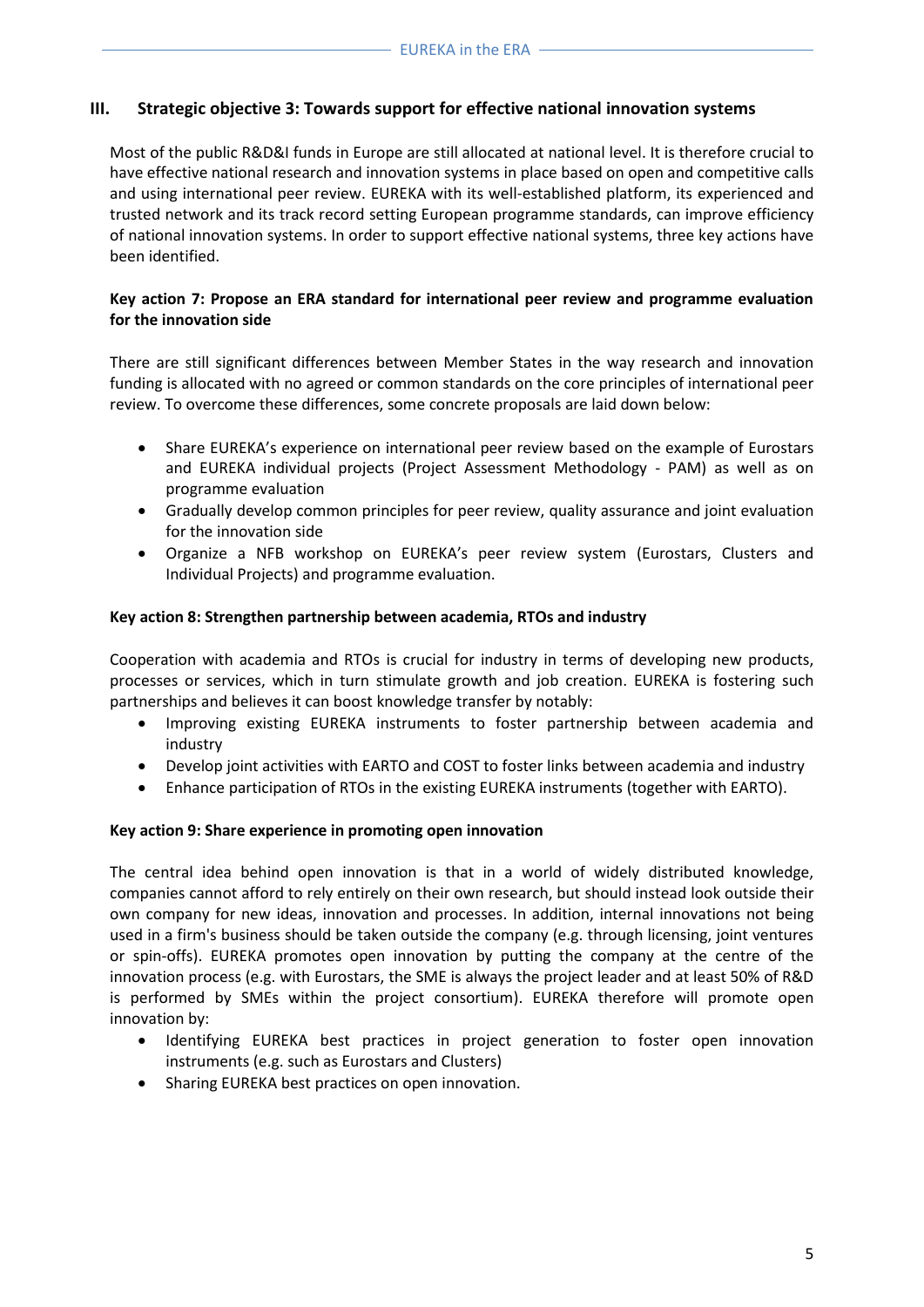## **IV. Strategic Objective 4: Towards contributing to ERA policies on innovation**

Originally, the objective of the ERA was to achieve a unified research area. Today, the integration of innovation within the ERA has been identified as one of the key challenges, as growth and job creation remain key objectives for the European Union. EUREKA, with its intergovernmental structure and market-oriented instruments, has substantial experience to share in the design of ERA policies for the innovation side. In order to contribute to ERA policies three key actions have been identified.

#### **Key action 10: Enhance the policy role of EUREKA at European level**

EUREKA has contributed more to the ERA through implementation of R&D&I programmes than through the shaping of European policies for research and innovation. Nevertheless, EUREKA has substantial experience in innovation and will actively contribute to innovation-related aspects of the ERA. In order to achieve this, some concrete proposals are laid down below:

- Establish a joint working group between EUREKA and the European Commission on the innovation dimension of the ERA
- Cooperate with ERAC and ERA related groups (SFIC and GPC), ERA research stakeholder organisations (e.g. EARTO, Science Europe, etc.) and other relevant stakeholders (e.g. TAFTIE etc.)
- Contribute to ERA policies for the innovation side with EUREKA position papers and/or joint declarations with relevant stakeholders
- Elaborate on possibilities to join the ERA Stakeholder platform.

#### **Key action 11: Enhance the policy role of EUREKA at national level**

In order to contribute to innovation policy at European level it is essential to enhance the policy role at national level. To achieve this, some concrete proposals are laid down below:

- Ensure political support and financial commitment in EUREKA member countries
- Enhance the relation with other networks at national level through complementary activities (e.g. such as EEN and NCPs).

## **Key action 12: Enhance EUREKA's visibility in the ERA**

The communication of EUREKA remains paramount to increasing its visibility and promoting its added value. An enhanced visibility of EUREKA is an important element towards becoming a leading ERA innovation stakeholder. To achieve this, some concrete proposals are laid down below:

- Establish an ERA communication action plan
- Establish closer contacts with SME advocates (e.g. BUSINESSEUROPE, UEAPME, ETPs, EUROCHAMBRES, EBN)
- Organize conferences to promote EUREKA's added value (e.g. EUREKA Academies)
- Participate in relevant events at EU, national, regional and local level.